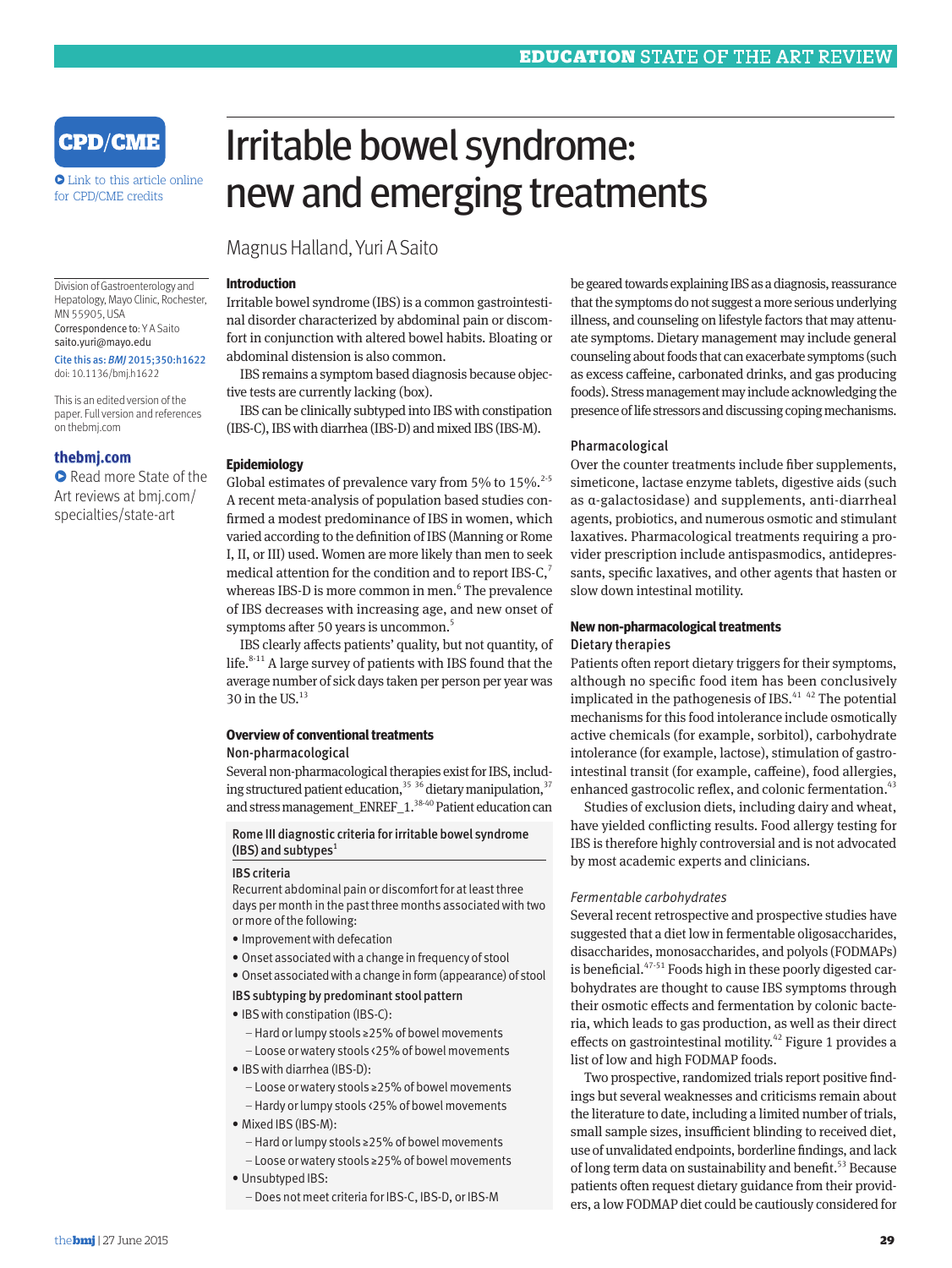# EDUCATION STATE OF THE ART REVIEW

| Food category                                | Low FODMAP examples                                                                                                                                                                                                                          | <b>High FODMAP examples</b>                                                                                                                                                                                                                                    |
|----------------------------------------------|----------------------------------------------------------------------------------------------------------------------------------------------------------------------------------------------------------------------------------------------|----------------------------------------------------------------------------------------------------------------------------------------------------------------------------------------------------------------------------------------------------------------|
| <b>Dairy</b><br>products                     | • Lactose-free dairy products<br>· Hard cheeses                                                                                                                                                                                              | $\bullet$ Ice cream<br>· Milk (including goats' milk)<br>• Soft cheeses (camembert/brie)<br>· Yoghurt<br>$\bullet$ Cream                                                                                                                                       |
| Vegetables                                   | • Bean sprouts, bok choy<br>· Capsicum, carrots, celery,<br>cucumber, corn<br>• Eggplant, lettuce, leafy greens<br>· Pumpkin, potatoes<br>· Tomatoes, zucchini, all fresh herbs                                                              | • Artichokes, asparagus<br>· Beetroot, broccoli, brussel sprouts<br>· Cabbage, cauliflower, fennel, green<br>beans, garlic<br>· Mushrooms, okra, onions<br>• Snow peas, squash                                                                                 |
| <b>Fruits</b>                                | · Bananas, berries, cantaloupe melon<br>• Grapes, grapefruit, honeydew<br>melon, kiwi<br>· Lime, passion fruit, pineapple<br>· Rhubarb, all citrus fruits                                                                                    | · Avocado, apples, apricots<br>• Cherries, dates, dried fruits, figs<br>· Mango, nectarines<br>· Papaya, peaches, pears, plums,<br>prunes<br>· Watermelon                                                                                                      |
| <b>Meats and protein</b><br>sources          | · Fish, meat, chicken, tofu, shellfish,<br>eggs                                                                                                                                                                                              | • Legumes, pulses                                                                                                                                                                                                                                              |
| <b>Breads and</b><br>cereal                  | Spelt and gluten-free bread<br>· Rice cereal, rice quinoa, gluten-free<br>pasta                                                                                                                                                              | . Wheat and wheat based bread<br>• Cereals, rye, wheat, pasta                                                                                                                                                                                                  |
| Food additives,<br>spices, and<br>condiments | • Most spices and herbs<br>· Mayonnaise<br>· Olives, onion powder, olive oil,<br>pepper, salt<br>· Maple syrup without high fructose<br>corn syrup, mustard<br>· Soy sauce, chili sauce<br>• Sugar<br>• Vinegar (including balsamic vinegar) | . Any food with high fructose corn<br>syrup or agave syrup content<br>• Artificial sweeteners including<br>sorbitol, mannitol, isomalt, xylitol<br>(cough drops, gums, mints)<br>• Chutneys, coconut, honey, jams,<br>jellies<br>· Molasses, pickles, relishes |

Fig 1| Low and high FODMAP (fermentable oligosaccharides, disaccharides, monosaccharides, and polyols) containing food

> patients with IBS symptoms who have dietary sensitivity, particularly those with bloating, gas, or excess flatulence.

#### *Gluten*

Gluten is a protein found in wheat, rye, and barley that lends an elastic property to foods such as breads and doughs. The concept of immune-mediated non-celiac gluten sensitivity has been proposed. $18$  One observational study suggested that gluten withdrawal leads to improvement in symptoms among some patients with IBS-D, particularly those who carry celiac permissive genes (HLA-DQ2 and HLA-DQ8).<sup>54</sup> Two RCTs conducted in patients with IBS in whom celiac disease had been excluded showed that those randomized to a gluten containing diet were more likely to experience symptoms than those allocated to a gluten-free diet.<sup>55</sup> <sup>56</sup> This has recently been challenged by another double blind, placebo controlled, crossover trial, in which 37 people with self-reported gluten sensitivity were initially placed on a low FODMAP diet.<sup>57</sup> They were subsequently randomized to a high gluten, low gluten, or control diet, and no evidence of a dose dependent effect was seen. Currently, the independent effect of gluten protein, excluding its role as a FODMAP containing food, is not clear.

## *Fiber*

Fiber has been recommended for years to treat IBS and constipation, although fiber related gas production can exacerbate bloating and flatulence in patients with IBS. A recent meta-analysis of 14 RCTs found a significant benefit of soluble fiber in global IBS symptoms.<sup>58</sup>

## Exercise

Because exercise improves gas transit and defecatory patterns, a potential benefit in IBS is plausible.<sup>62</sup> Furthermore, regular exercise may reduce stress and affect visceral hyperalgesia through central pathways.<sup>19</sup>

A single RCT of 102 patients with IBS allocated patients to regular phone support that encouraged 20-60 minutes of physical activity three to five times a week versus phone support that encouraged maintenance of current lifestyle. The main finding was that patients randomized to exercise had a significantly greater improvement in symptoms compared with the control group as assessed by the IBS symptom severity score.<sup>63</sup>

#### Biofeedback therapy for IBS-C

Many patients with IBS-C, and some without constipation, describe difficulty with evacuation.<sup>64</sup>

Biofeedback refers to pelvic floor retraining, typically administered by trained physiotherapists, which emphasizes correction of abnormalities such as paradoxical contraction of the anal canal or other pelvic floor muscles with defecation. One prospective observational study assessed the impact of biofeedback therapy in 50 patients with and without IBS who had confirmed dys-synergic defecation.<sup>69</sup> Biofeedback therapy was successful in 30 patients, of whom 22 fulfilled criteria for IBS-C at the start of the study. Sixteen of these patients no longer fulfilled criteria for IBS-C after biofeedback therapy, and the resolution of IBS symptoms correlated with improved defecation indices.

#### **Probiotics**

Probiotics are live bacteria that are thought to confer a health benefit in the host. Given that an abnormal microbiome may be implicated in the pathogenesis of IBS, $70-72$  it has been proposed that manipulation of the microflora by probiotics may be therapeutic. The most common bacteria found in probiotics are species of *Lactobacillus* and *Bifidobacterium*.

Six systematic reviews with meta-analyses have attempted to summarize the findings of multiple randomized trials.<sup>73-78</sup> The general consensus is that probiotics show modest benefit, with an estimated number needed to treat of 4. However, the real estimate of probiotic efficacy remains to be determined.

#### Herbal therapies

#### *STW 5 (Iberogast)*

STW 5, a liquid multi-drug herbal supplement, has been studied in clinical trials of gastrointestinal conditions such as IBS and functional dyspepsia.

A review published in 2013 assessed data on the safety and efficacy of STW 5 in functional gut disorders including IBS.<sup>87</sup> Of the 12 studies in the review, two specifically looked at IBS, but only one was randomized and placebo controlled.82 An intention to treat analysis showed that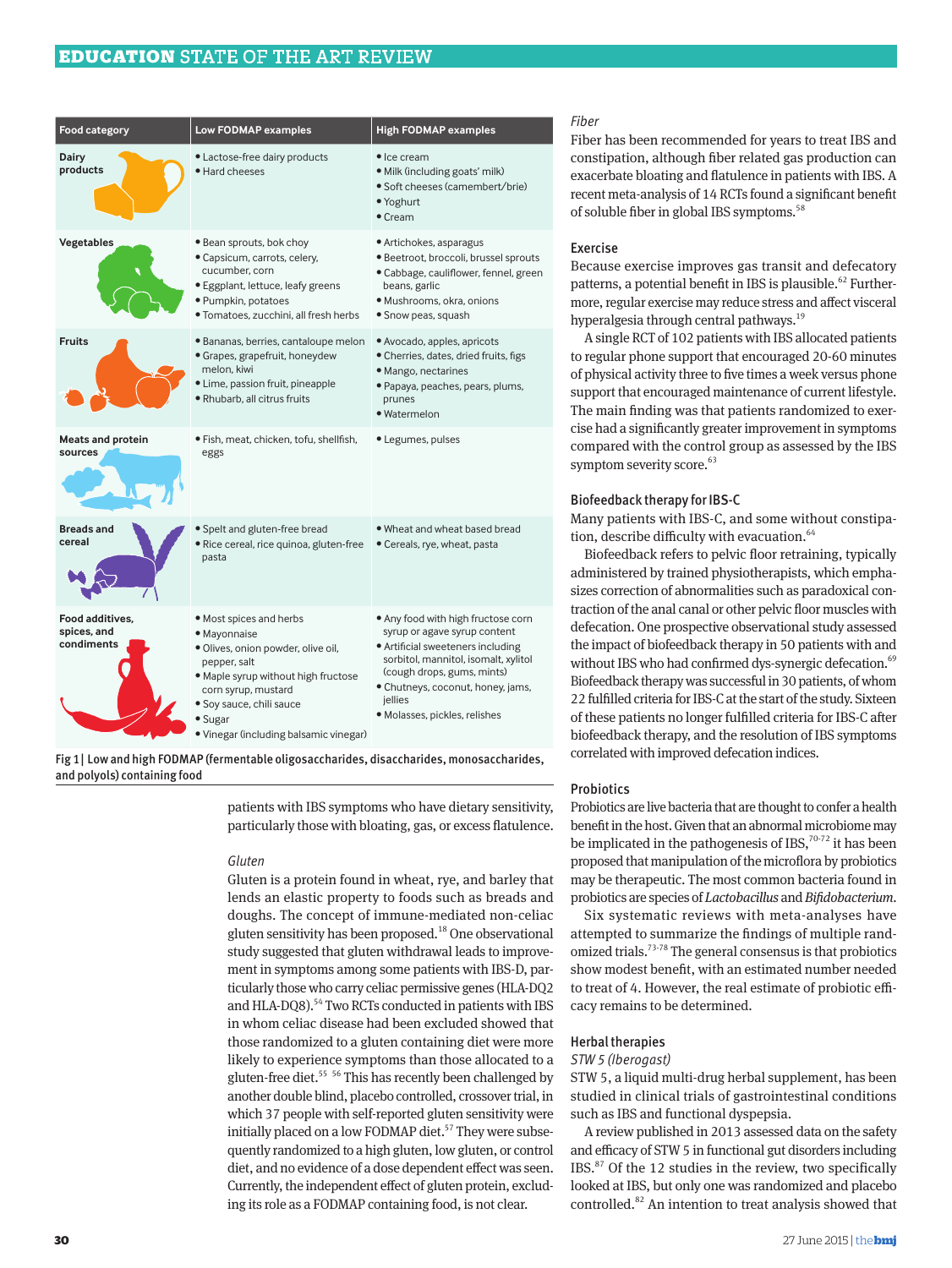## SOURCES AND SELECTION CRITERIA FOR NEW **TREATMENTS**

We searched Medline and Embase using the terms "irritable bowel syndrome" and "therapy" from the inception of these databases until November 2014. We also used our reference lists and personal libraries to identify supplemental information. The full text of articles published in English, Norwegian, Swedish, and Danish was reviewed, and English abstracts were reviewed for all other languages. We prioritized evidence obtained from systematic literature reviews, meta-analyses, and randomized controlled trials (RCTs) published during the past five years when available.

STW 5 was significantly superior to placebo at reducing the abdominal pain score (P=0.0009) and the global irritable bowel symptom score (P=0.001) at four weeks.

#### *Peppermint oil*

Peppermint oil has been used for centuries for various gastrointestinal ailments. A systematic review published in 2014 identified nine relevant studies that looked at 726 patients.88 Peppermint oil was significantly superior to placebo for global improvement of IBS symptoms (five studies, 392 patients; relative risk 2.23, 1.78 to 2.81) and improvement in abdominal pain (five studies, 357 patients; 2.14, 1.64 to 2.79).

#### CNS based therapy

A 2014 systematic review summarized 32 RCTs of which 28 compared psychological therapies with a control therapy and four compared two specific psychological therapies in IBS.<sup>93</sup>

Overall, the relative risk of symptoms not improving with psychological therapies versus a control therapy was 0.68 (0.561 to 0.76). Cognitive behavioral therapy, hypnotherapy, multicomponent psychological therapy, and dynamic psychotherapy were all beneficial.

Figure 2 provides an overview of current treatments for IBS.

## **New pharmacological treatments** Antibiotics

There is a growing and controversial literature on the use of antibiotics in non-constipated IBS, particularly IBS-D. It has been suggested that antibiotics are useful in IBS alone, $^{20}$   $^{72}$ and in IBS related small intestinal bacterial overgrowth.<sup>94</sup>

Neomycin and metronidazole have been studied in single RCTs in patients with IBS and have shown varying efficacy.<sup>102 103</sup> A 2012 systematic review of five RCTs found that rifaximin was associated with a greater odds of global IBS symptom improvement than placebo (odds ratio 1.57, 1.22 to 2.01), with a number needed to treat of  $10^{107}$  This review also found comparable rates of adverse events for rifaximin and placebo.

## Pharmacotherapy for IBS-D: serotonin receptor antagonists

A randomized crossover trial published in 2013 assessed whether ondansetron, a  $5HT_3$  receptor antagonist traditionally used for nausea and vomiting, would be useful because of its constipating effect.<sup>111</sup> Compared with placebo, patients on ondansetron had fewer days with urgency (P<0.001), lower urgency scores (P<0.001), reduced frequency of defecation (P=0.002), and less bloating (P=0.002). The IBS symptom severity score decreased more in patients taking ondansetron than in those taking placebo (83 (standard deviation 9.8) *v* 37 (9.7); P=0.001).

## Pharmacotherapy for IBS-C

#### *Chloride channel activators*

Newer prescription drugs for IBS-C include laxatives such as lubiprostone. A phase II dose finding study found that lubiprostone at three doses  $(8 \mu g, 16 \mu g,$  and  $24 \mu g$  twice daily) significantly improved mean abdominal discomfort and pain scores compared with placebo at one month (P=0.023). After two months, all patients taking lubiprostone showed significantly greater improvements in mean abdominal discomfort and pain scores ( $P=0.039$ ).<sup>113</sup> A combined analysis of two phase III trials of 1171 patients with IBS-C taking lubiprostone 8 µg twice daily versus placebo found that significantly more patients taking lubiprostone had greater IBS symptom relief.

#### *Guanylate cyclase C agonists*

Linaclotide is a 14 amino acid peptide agonist of guanylate cyclase 2C. The guanylate cyclase 2C transmembrane receptor is expressed in the human intestine and is typically activated by guanylin or uroguanylin.

Three large randomized, double blind, multicenter, placebo controlled studies have assessed linaclotide.<sup>116 117</sup> These studies consistently show that linaclotide reduces symptoms, but the most recent study shows that long term treatment may be needed for those with chronic symptoms.<sup>118</sup>

#### *Summary of emerging treatments*

Several new and emerging therapeutic options are available to complement the established treatments. The newer non-pharmacologic therapies include an emphasis on maintaining healthy routines including incorporating regular exercise, specific dietary modification, probiotic therapy, biofeedback for those with defecation disorders, and CNS based treatments. Newer pharmacologic interventions include use of non-absorbable antibiotics and targeted gastrointestinal receptor based drugs, including guanylate cyclase C agonists and serotonin receptor antagonists. Table 1 summarizes the new therapeutic options.

## **Approaches to treatment**

In patients presenting with IBS symptoms of abdominal pain associated with altered stool form or frequency and no alarming findings in the clinical history and physical examination, little diagnostic testing may be needed beyond application of the internationally developed symptom based Rome diagnostic criteria.<sup>139</sup>

Although not reliably associated with disease, clinical features that may warrant additional testing include hematochezia, nocturnal symptoms, fever, weight loss, or family history of colon cancer or other gastrointestinal disease.

Basic blood tests such as a complete blood count, metabolic profile, and thyroid testing may be useful screening tests, particularly in patients over 50 years and those with a change in symptom pattern. Stool microbiology studies may be warranted in those with symptoms suggestive of infection, such as fever or recent travel history. In people with diarrhea, serologic testing for celiac disease and sigmoidoscopy or colonoscopy with biopsies for microscopic colitis may be warranted. Patients with constipation and features of a defecation disorder may need to be referred for anorectal manometry testing. People over 50 years should undergo colonic evaluation for cancer. Food allergy testing is controversial and its practice has not been clearly supported.<sup>44 45</sup>

At presentation most patients with IBS should be provided with education on the central and gastrointestinal mediated mechanisms that contribute to their symptoms, as well as the dietary and lifestyle features, including exercise and stress, that can mediate symptoms.